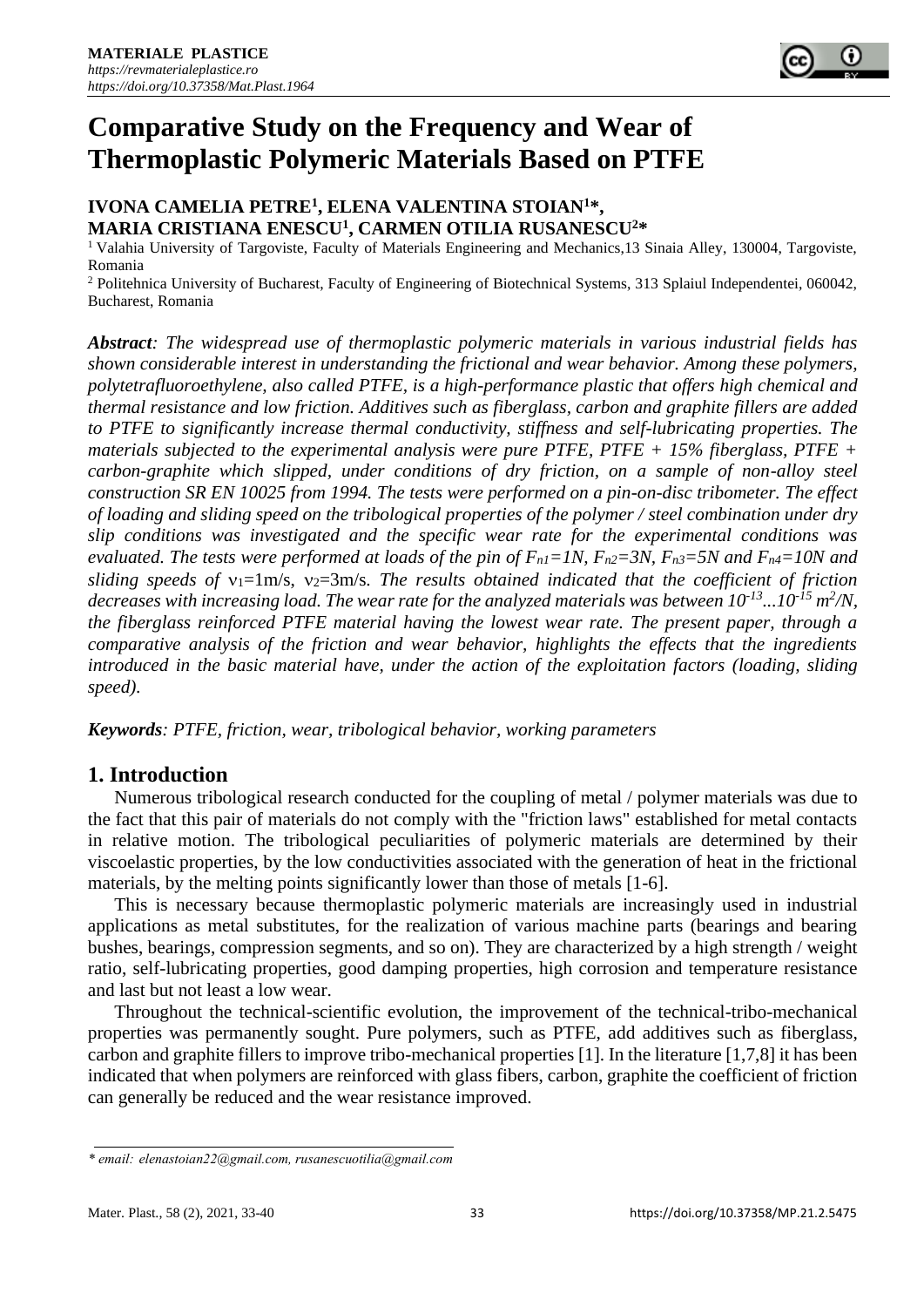

In this context, in order to know the tribological behavior of the materials, numerous experimental researches are needed that correspond to the operating conditions of the friction torque. Following these analyzes, a much easier selection of the desired pair of materials for industrial applications can be made.

## **2. Materials and methods**

#### **2.1. Choice of materials**

It is known that the friction and wear behavior of polymeric materials can be improved by adding special fillings to the base material, in order to give it a better behavior. at friction and wear, lower adhesion and stiffness with higher strength from the studies carried out in the specialized works [1,3,7- 12].

PTFE thermoplastic polymeric material is frequently used in mechanical systems operating under high stress and temperature conditions. The tribomechanical properties of PTFE can be modified by the addition of fiberglass, graphite, carbon.

Thus, in this paper the materials proposed for the experiment are:

- Pure PTFE, used in various industrial applications due to its good properties related to friction and wear. It is characterized by thermal stability for temperatures between -200/+250°C. The low coefficient of friction is due to the molecular structure that adheres to the metal surfaces with which it comes into contact (sliding) [1, 7, 8, 13-16].

- PTFE + fiberglass, offers much improved compression and wear properties. The percentage of fibers can vary between 5%...40% which leads to increased compressive strength, low deformation under load.

- PTFE + carbon-graphite has good mechanical and wear properties. The percentage of carbon 10%...40% added in PTFE is essential in the tribological behavior of the material.

The physical-mechanical properties of the materials under analysis are presented in Table 1.

| <b>Table 1.</b> The physic-mechanical characteristics [17] |                  |                      |                      |                             |
|------------------------------------------------------------|------------------|----------------------|----------------------|-----------------------------|
| <b>Property</b>                                            | Units of measure | <b>PTFE</b>          | $PTFE+15%$ glass     | $PTFE+25\%$ carbon graphite |
| Density                                                    | $Kg/m^3$         | 2.17.10 <sup>3</sup> | 2.20.10 <sup>3</sup> | 2.05.10 <sup>3</sup>        |
| Tensile strength                                           | MPa              | 3033                 | 2024                 | 1012                        |
| Elongation                                                 | %                | 300                  | 260                  | 90                          |
| Hardness                                                   | Sh.D             | 57                   | 62                   | 60                          |
| Thermal expansion                                          | $10-5$ °C        |                      |                      |                             |
| coefficient                                                |                  |                      |                      |                             |
| Max/min work temperature                                   | $\rm ^{o}C$      | $-200/+250$          | $-170/+200$          | $-170/+260$                 |

**Table 1.** The physic-mechanical characteristics [17]

The samples were made from commercially available semi-finished products from solid rods. They were machined so that they could be mounted in the tribometer clamp.

#### **2.2. Theoretical considerations**

In the case of couplings with sliding motion there is generally a transfer of the polymeric material on the surface of the metallic material with which it is in contact. Once this transfer is made, the polymer / metal contact will turn into a polymer/polymer contact. The transferred polymer thus fills the "microdefects" of the mating surface by "reducing" the height of its roughness. For this situation, due to the fact that the asperities of the material are in most cases in the elastic deformation range, the wear of the coupling will be moderate.

There are situations when the transfer of material is not continuous or can break, in which case the roughness of the polymeric material can deform plastically under the action of the roughness of the metallic material. In this situation it is possible the appearance of wear particles which leads to a pronounced deterioration of the polymeric material.

In addition to material transfer, during the operation of the coupling, the polymer may undergo multiple structural changes, changes in molecular weight or changes in the orientation of the molecular chains. All these changes have a strong influence on the coefficient of friction and the wear rate.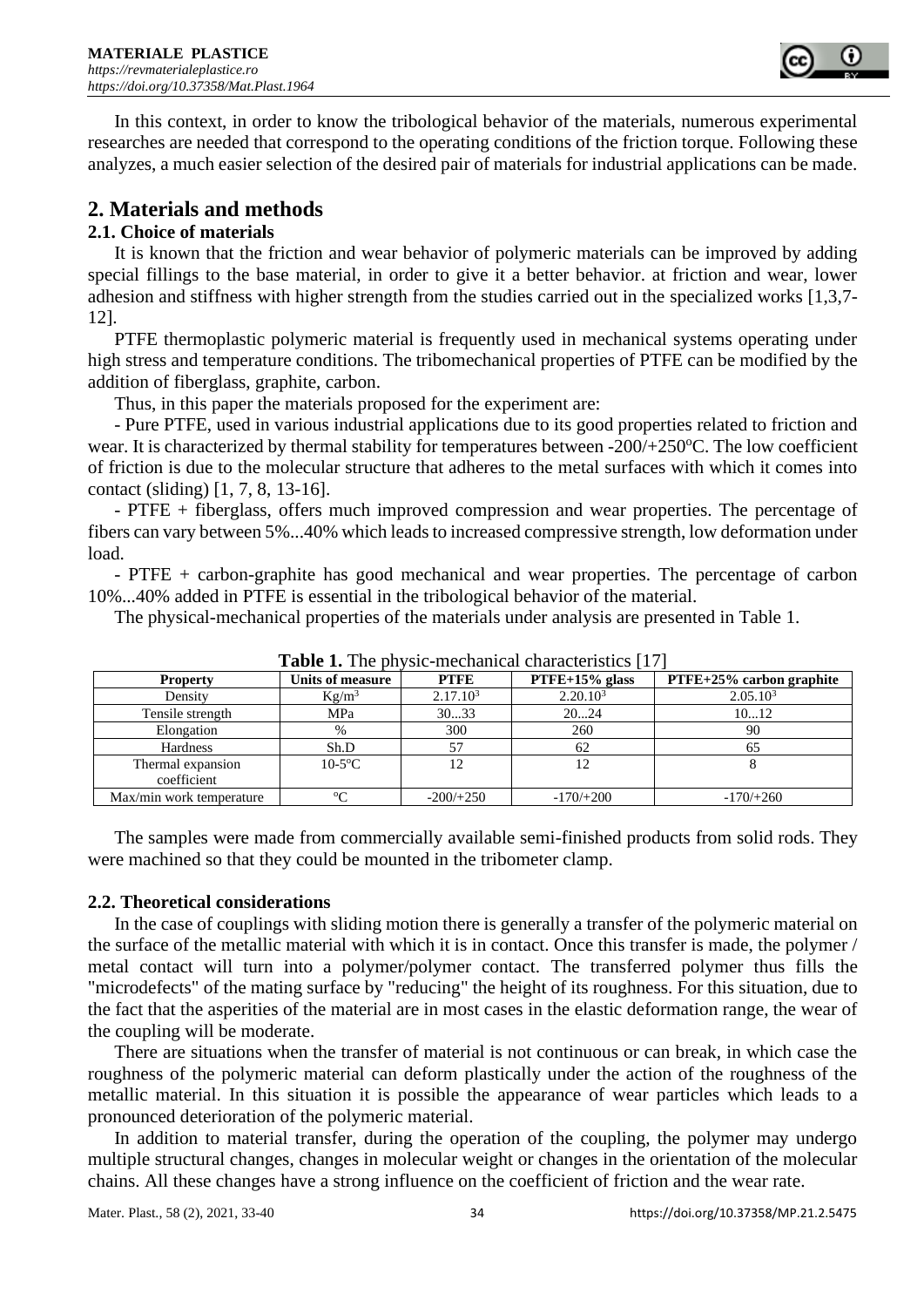

For any type of material coupling, the operating conditions (sliding speed, loading, temperature) have a significant effect on the coefficient of friction and wear.

In the paper for the comparative evaluation of the tribological behavior of the analyzed materials, the evolution of the coefficient of friction and the specific wear rate depending on the working parameters are established [1]:

- coefficient of friction as a ratio between the normal pressing force  $F_n[N]$  and the frictional force  $F_f[N]$ :

$$
\mu = \frac{F_n}{F_f} \tag{1}
$$

- the specific wear rate defined as the volume of wear lost (V[m<sup>3</sup>]) for a normal load applied  $F_n[N]$ and the sliding distance  $L_f[m]$ 

$$
K_{sp} = \frac{V}{F_n \cdot L_f} \left[ \frac{m^3}{N \cdot m} \right] \tag{2}
$$

where:  $V= m/o$ 

m -mass of material lost due to friction [kg]

 $\rho$ -material density [kg/m<sup>3</sup>]

The analyzes were performed under equivalent operating conditions of the system and allow the comparison of different materials with each other [1,4,5,10].

#### **2.3. Experiment conditions**

The study of the friction and wear behavior of polymeric materials in sliding contacts, showed that friction and wear are strongly influenced by operating parameters (normal load, sliding speed) [1,7,8,15,16].

The experiments were performed on a pin on disc tribological friction stand [18]. The analyzed polymeric materials had the shape of a pine (cylindrical with approximately 0.8 mm<sup>2</sup> the friction surface, and the disc was made of non-alloy construction steel SR EN 10025 from 1994. The processed surface of the disc had a roughness of Ra1,6 that of the environment 20°C. The analysis of the samples on the test stand was done under dry rubbing conditions the samples were cleaned and degreased for each experiment.

Three experiments were performed under the same conditions and their average is represented in Figures 1-6. The experiments were performed for velocities of  $v_1=1$ m/s,  $v_2=3$ m/s, and normal force loads of  $F_{n1}=1N$ ,  $F_{n2}=3N$ ,  $F_{n3}=5N$  and  $F_{n4}=10N$ . The analysis time was 20 min for each sample. For the evaluation of wear, the method of weighing the samples was used. Thus, the samples were weighed at the beginning and end of each experiment. Knowing for each material the specific density, the volume of used material and implicitly the specific wear were calculated. The wear of the pairs of materials under analysis was assessed after the pin had traveled a friction length oo 1000m**.**

## **3. Results and discussions**

The effect of slip duration on the coefficient of friction is different depending on the normal load and the sliding speed.

Figure 1 shows the evolution of the sliding friction coefficient for pure PTFE, at a sliding speed of  $v_1=1$ m/s, for the four normal forces. It is found that the values of the coefficient of friction decrease with the sliding period and with the load, after which its value stabilizes.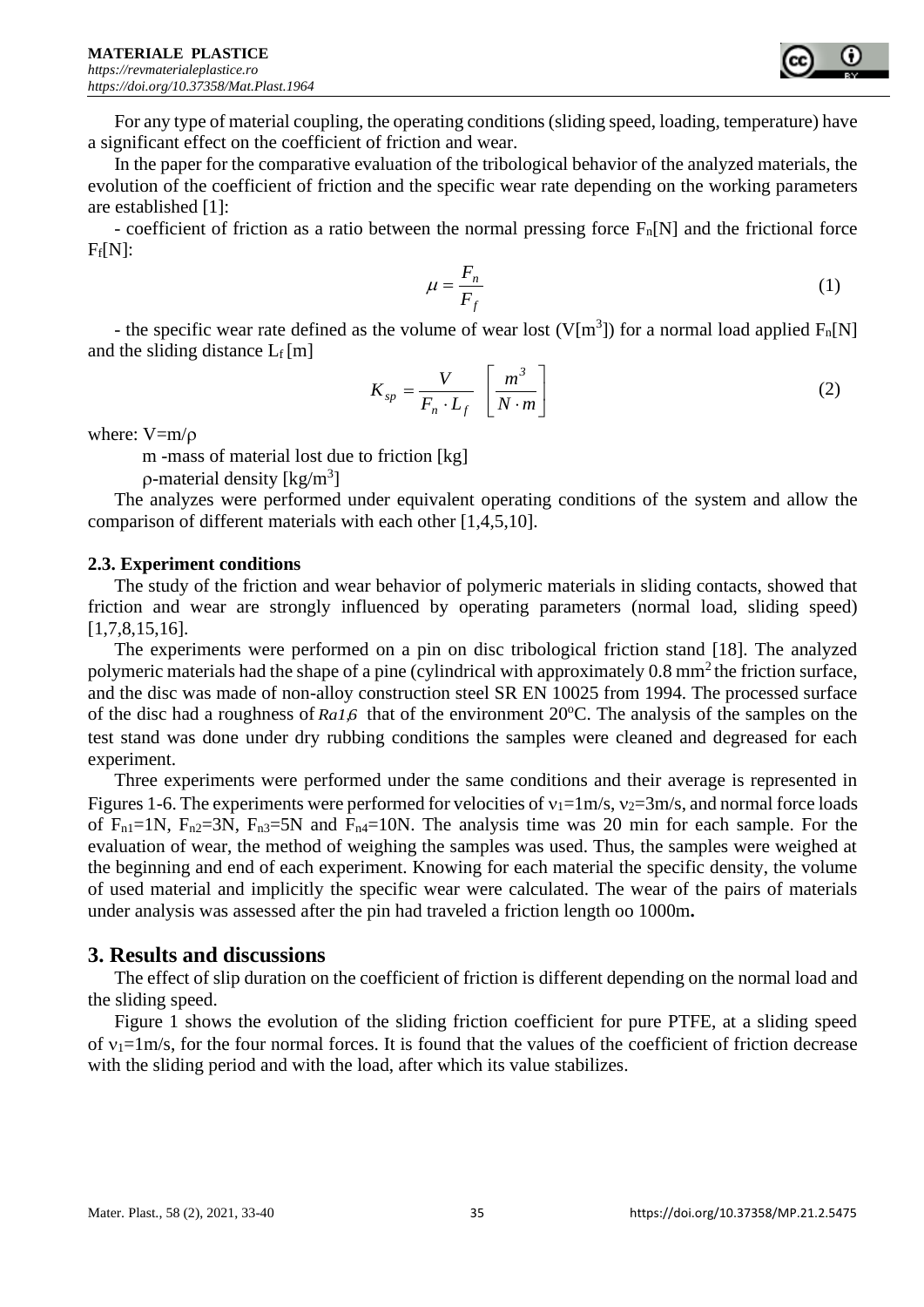



**Figure 1.** Variation of the coefficient of friction during sliding with the load, for a sliding speed of  $v_1=1 \text{ m/s}$ , for PTFE

Figure 2 shows the evolution of the sliding friction coefficient for  $\text{PTFE} + 15\%$  fiberglass for a sliding speed of, for the four normal forces  $v_1=1$ m/s. An increase in the coefficient of friction is noticed in the first part of the sliding period, after which its value decreases and stabilizes. This is mainly due to the rupture of the tips of the harsh roughness of PTFE glass. The tendency of the friction coefficient to decrease with increasing load is maintained.



**Figure 2.** Variation of the coefficient of friction with the load, for a sliding speed of  $v_1=1$ m/s, for PTFE + fiberglass

Figure 3 shows the evolution of the coefficient of friction over the slip during PTFE  $+ 25\%$  carbongraphite, for a sliding speed of  $v_1=1\,\text{m/s}$ , for the four normal forces. An increase in the coefficient of friction is noticed in the first part of the sliding period, after which its value decreases and stabilizes. This is mainly due to the adhesion of carbon-graphite on the surface of the metal disc. The tendency of the friction coefficient to decrease with increasing load is maintained.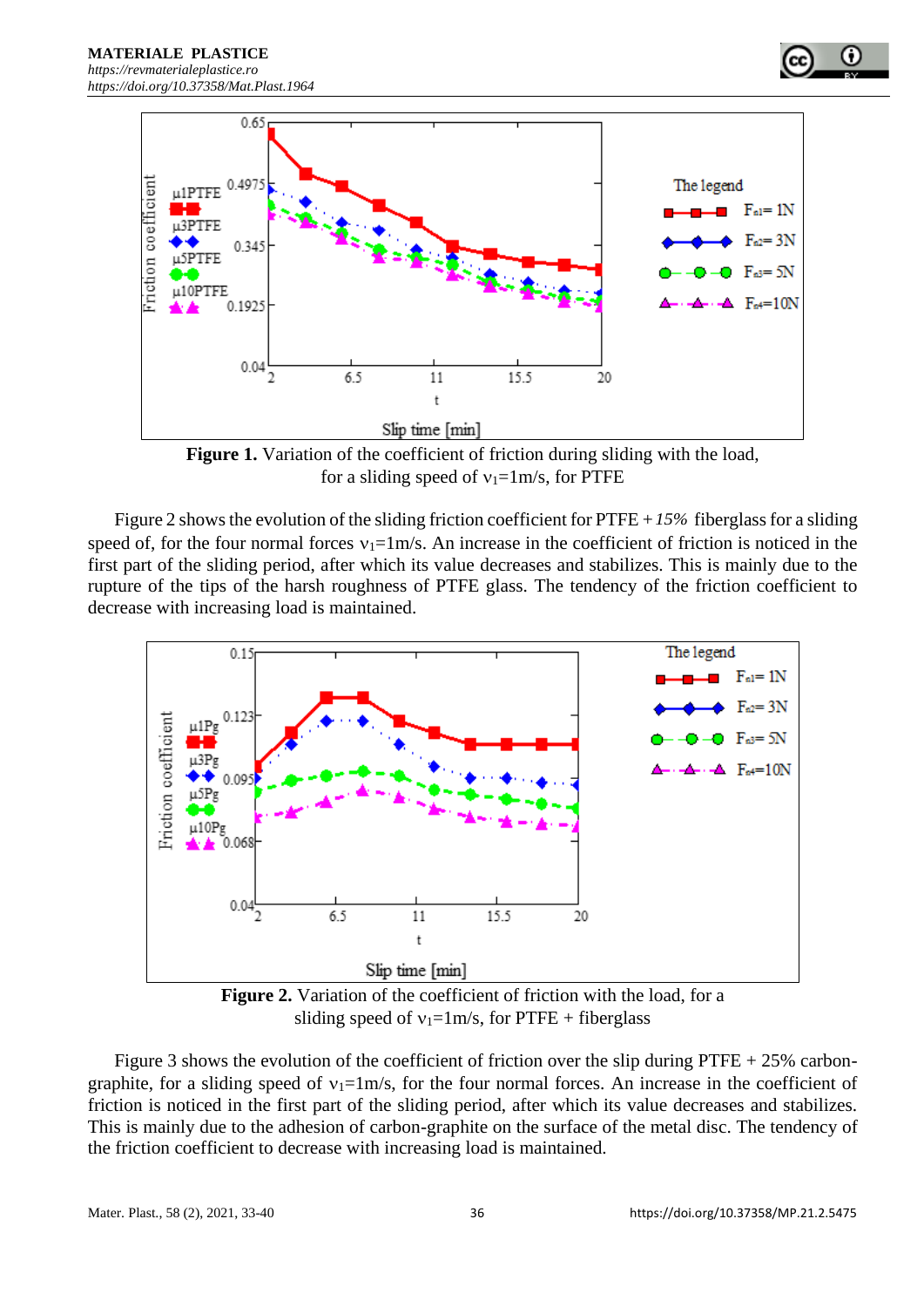

**Figure 3.** Variation of the coefficient of friction with the load, for a sliding speed of  $v_1=1$ m/s, for PTFE + Carbon-graphite

Figure 4 shows the evolution of the coefficient of friction for the materials under analysis for the 4 loads of the pin under different sliding speeds of the disk of  $v_1=1 \text{ m/s}$ , respectively  $v_2=3 \text{ m/s}$ .



**Figure 4.** Variation of the coefficient of friction with the load, for the sliding speeds of  $v_1=1$ m/s,  $v_2=3$ m/s for the three analyzed materials

There is an insignificant increase in the coefficient of friction for all the analyzed samples, followed by a stabilization of it. The growth trend is due to the adhesion of the polymeric material on the surface of the disc.

Figure 5 shows the evolution of the coefficient of friction as a function of the sliding speed for loads of the pin of  $F_{n1}=1N$  and  $F_{n4}=10N$ . It is worth noting the insignificant increase of the coefficient of friction with the sliding speed at different loads.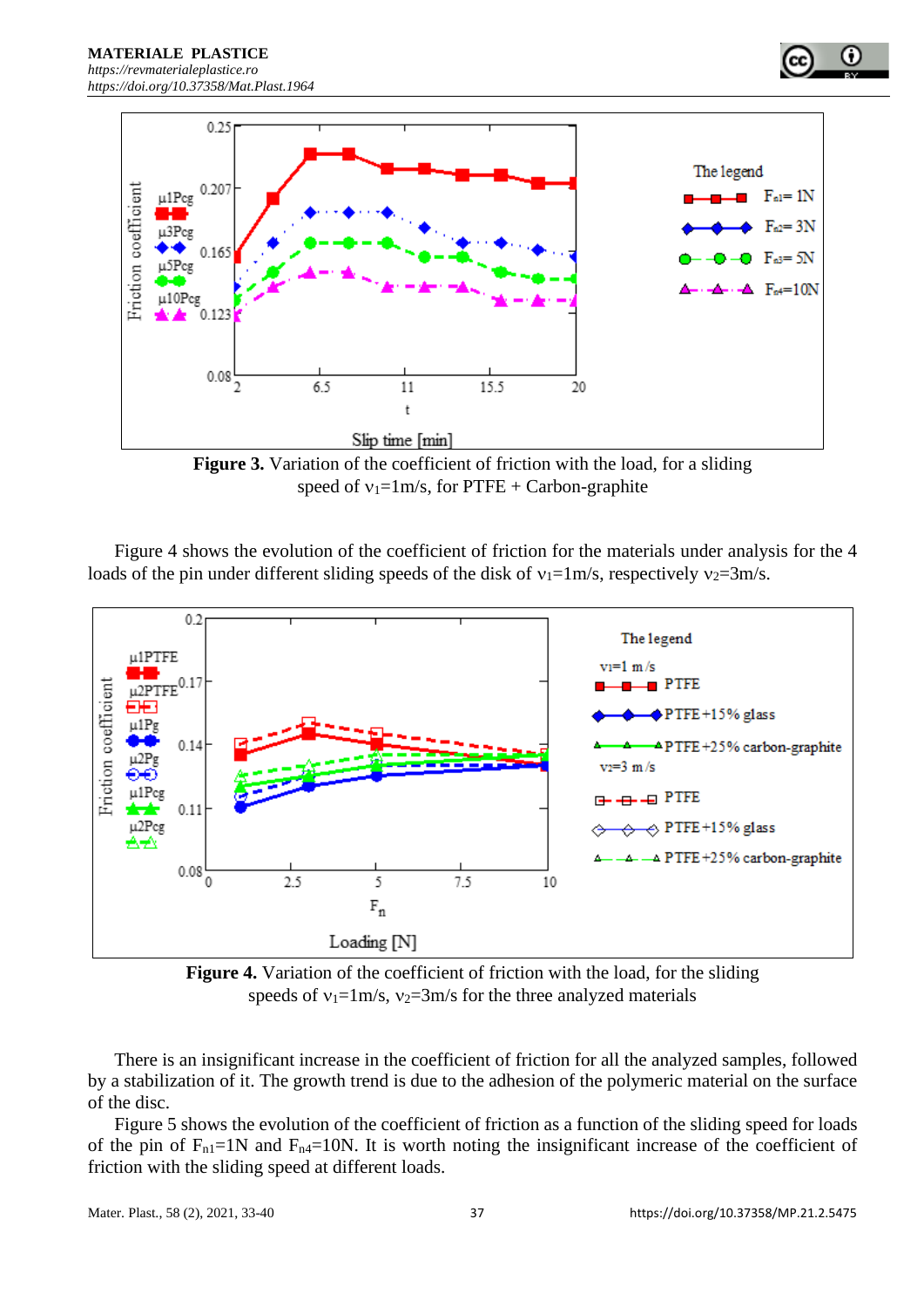

Figure 6 shows the evolution of the wear rate of the analyzed samples as a function of the increase of the normal load ( $F_{n1}=1N$ ,  $F_{n2}=3N$ ,  $F_{n3}=5N$  and  $F_{n4}=10N$ ) for a friction length of 1000m. The additives introduced in PTFE, give it a better wear behavior. The PTFE material  $+15\%$  fiberglass compared to the other materials analyzed has a lower wear rate.



**Figure 5.** Variation of the coefficient of friction as a function of sliding speed, for a load of  $F_{n1}=1N$  respectively  $F_{n4}=10N$ , for the analyzed materials



**Figure 6.** Variation in weight loss with load for the three materials

Figure 7 shows microscopic images [19] of the contact area in the sliding direction (from left to right) for the improved PTFE structure for different operating conditions [15, 19]:

a) PTFE + 15% fiberglass,  $p = 3.0$  MPa,  $v = 1$  m / s;

b) PTFE + 23% carbon + 2% graphite  $v = 3$  m / s and  $p = 5$  MPa;

It stands out in the Figure 7a the orientation of the glass particles in the direction of sliding. Figure 7b, represents the orientation of graphite carbon (white area) with the sliding direction.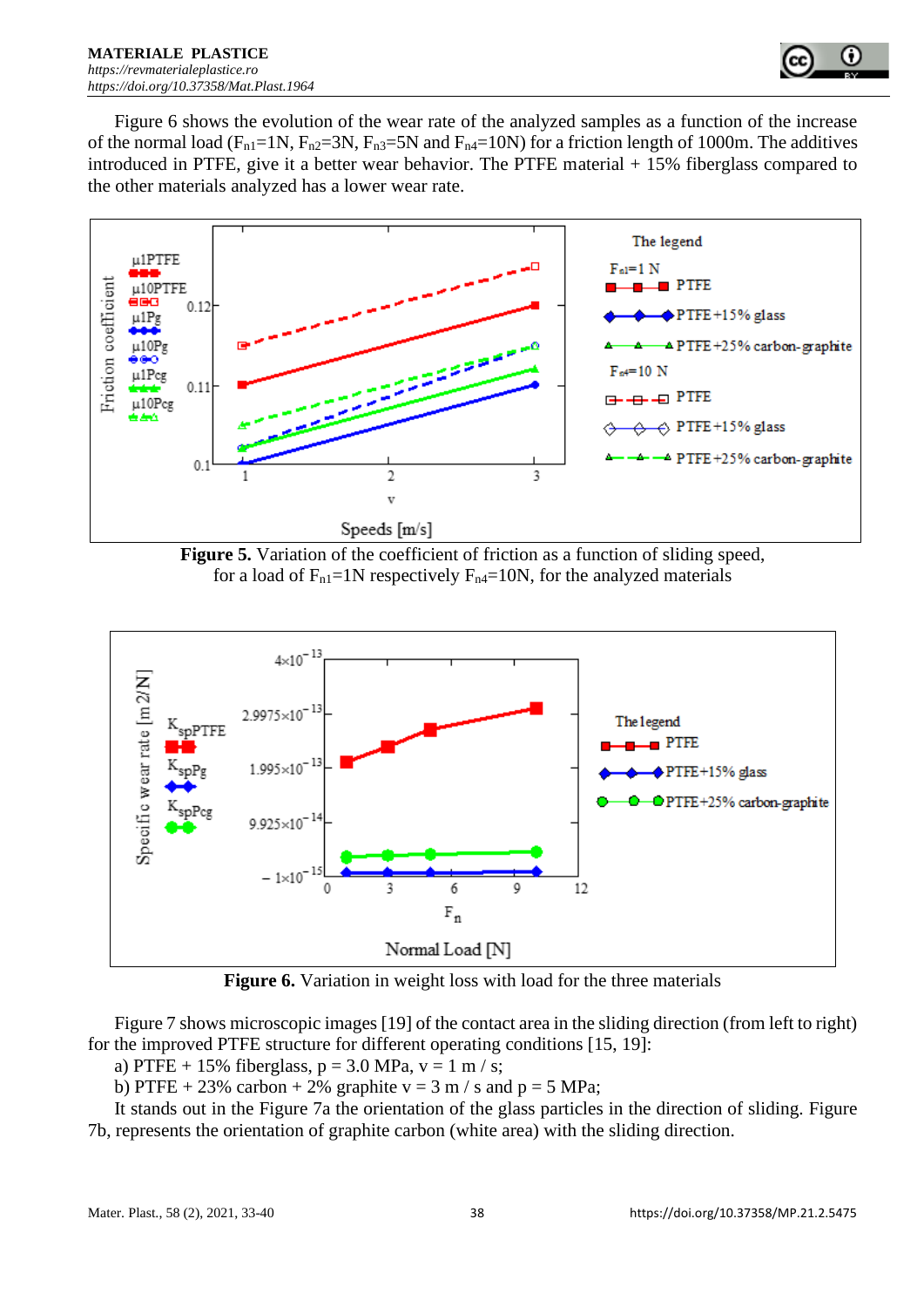



**Figure 7.** Improved PTFE sliding contact area microscopes [19]

The results obtained experimentally correspond to many researchers found in specialized journals [1, 2, 7, 8, 10-14, 20].

### **4. Conclusions**

The main purpose of this paper is to presents a comparative study, on a pin / disc type friction stand, of the friction and wear properties of pure polytetrafluoroethylene (PTFE), fiberglass-reinforced PTFE, and 25% carbon-graphite reinforced PTFE sliding on a surface of the steel, in conditions of dry friction.

The evaluation of the size of the coefficient of friction and wear with working parameters is one of the aspects of interest in this field. It was sought that the experimental conditions be as close as possible to the industrial exploitation conditions so that there is a more realistic picture of the tribological behavior of these materials.

Following the experimental studies performed, the following conclusions can be drawn:

- the additions introduced in the basic PTFE material give it superior friction and wear qualities;

- the normal load applied to the pin influences both the coefficient of friction and the degree of wear of the material coupling;

- for pure PTFE the increase in load visibly leads to an increase in wear, while for PTFE improved with fiberglass or carbon-graphite this increase is very small;

- the coefficient of friction may be changed depending on the operating parameters and the ingredients introduced into the base material;

- the load applied to the pin has a greater effect on the friction than the speed for the analyzed materials;

- the experimental results indicate that  $PTFE + 15\%$  fiberglass has a better wear behavior than pure PTFE or PTFE + carbon-graphite;

- the weight loss of each material increased with the increase of the sliding and loading distance of the pine;

- a small value of the coefficient of friction does not necessarily mean a small wear;

- the behavior of any material coupling is strongly influenced by the working parameters (load, sliding speed, sliding distance).

The tribological performance of the materials under study showed that of the three PTFE-based materials, the PTFE composite reinforced with 15% glass fibers showed good tribological performance. It under similar test conditions has a low coefficient of friction and high wear resistance, compared to pure PTFE polymer and PTFE composite with 25% Carbon-graphite.

The wear rate for PTFE reinforced with 15% fiberglass was of the order compared to pure PTFE which had a wear rate of the order. The wear rate obtained under the experimental conditions for the three materials falls within the limits found in the literature [1,12,14].

The results of this research can be used in practice to design high-performance mechanical systems, in order to improve the various mechanical processes in which friction phenomena occur.